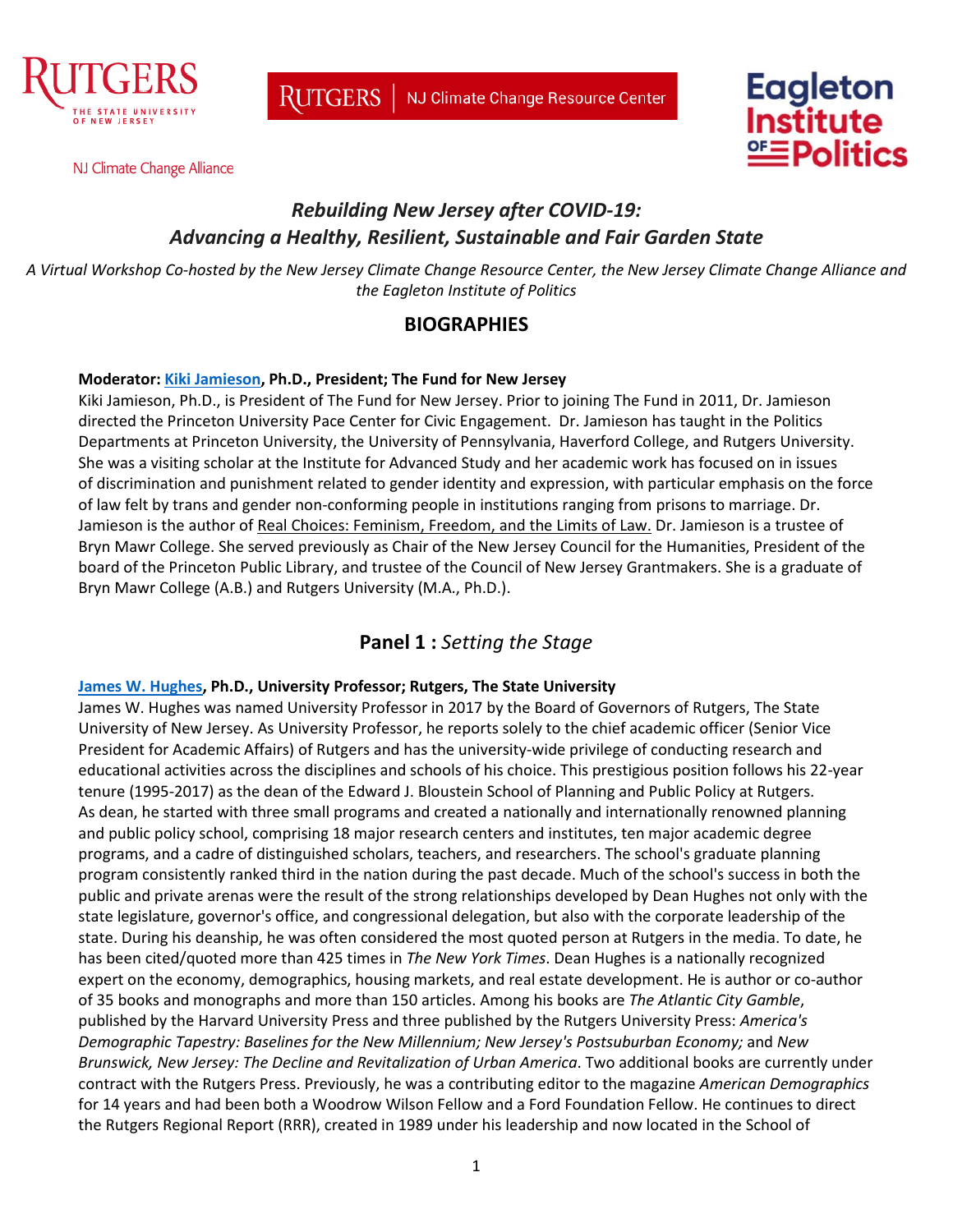Engineering's Center for Advanced Infrastructure and Transportation (CAIT). RRR has produced more than 45 major economic, demographic, and market value reports on the broad multistate metropolitan region centered on New York City. He currently also serves as a member of the New Jersey Business and Industry Association's *NJBIA Competitiveness Council*, a member of the *Advisory Forum of NAIOP-NJ* (National Association of Industrial and Office Properties), and co-founding chair of the *Coalition for Automated Road Transportation Safety* (CARTS) located at Princeton University. Dean Hughes was a 1965 graduate of the (then) Rutgers College of Engineering and was the last recipient of a baccalaureate degree in planning engineering. He then served in the US Army as an artillery officer. Dean Hughes returned to Rutgers and received the university's first conferred master's degree (MCRP) in city and regional planning (1969) and was subsequently awarded the university's first Ph.D. in urban planning and policy development (1971). He then joined the Rutgers faculty in 1971. Among his many subsequent career awards were the 2014 Medal of Excellence of Rutgers School of Engineering, the New Jersey Bankers' Award for Outstanding Commitment and Contributions to the Banking Industry, the Distinguished Public Service Award of the New Jersey State League of Municipalities, Distinguished National Fellow of the National Association of Industrial and Office Properties, and the Rutgers Presidential Award for Distinguished Public Service.

#### **[Richard F. Keevey,](https://bloustein.rutgers.edu/keevey/) Executive in Residence; Edward J. Bloustein School of Planning and Public Policy; Rutgers, the State University of New Jersey**

Prior to joining the Rutgers Bloustein School as Executive in Residence, Richard Keevey served as Budget Director and Comptroller for the State of New Jersey under two Governors. Keevey was appointed by the President and confirmed by the U.S Senate as the Chief Financial Officer for the U.S. Department of Housing and Urban Development. Mr. Keevey also served as the Deputy Under Secretary for Finance for the U.S. Department of Defense, where he was the CEO of the World's largest finance operation. In the private sector, he was a Practice Director for Arthur Andersen, the Director for Core Administration programs for Unisys Corporation. Mr. Keevey also served as Director of the Policy Research Institute for the Region at the Woodrow Wilson School, Princeton University. In his community, Mr. Keevey was an elected school board member for nine years and a member of the Board of Directors for his local hospital. He served overseas as an artillery officer in the U.S. Army. He presently serves on the Board of Directors of the Center for Health Care Strategies, Inc., and the Mercer Alliance to End Homelessness. He is a Fellow of the National Academy of Public Administration, the MIT Program for Foreign Policy, Leadership NJ, and the Council for Excellence in Government. Mr. Keevey is a member of Who's Who in America, and the recipient of both the DOD medal for Distinguished Service and the DOD Medal for Outstanding Service from the Secretary of Defense.

#### **[Denise V. Rodgers, MD FAAFP;](https://njacts.rbhs.rutgers.edu/community/denise-v-rodgers-md-faafp/) Vice Chancellor of Interprofessional Programs at Rutgers Biomedical and Health Sciences (RBHS)**

Denise V. Rodgers, MD, FAAFP is Vice Chancellor of Interprofessional Programs at Rutgers Biomedical and Health Sciences (RBHS). She is also the RBHS Chair of Interprofessional Education at Rutgers Robert Wood Johnson Medical School where she is a professor in the Department of Family Medicine and Community Health. Prior to these appointments, Dr. Rodgers served as the fifth and final president of the University of Medicine and Dentistry of New Jersey (UMDNJ) from January 1, 2012 to June 30, 2013. Between 1998 to 2013 Dr. Rodgers served in various leadership roles at UMDNJ including Senior Associate Dean for Community Health at the Robert Wood Johnson Medical School, Chief of Staff and Executive Vice President. Dr. Rodgers is board certified in family medicine and is a diplomat of the American Academy of Family Physicians. She has spent much of her career working with poor, minority and disadvantaged patients and communities. She currently chairs the steering committee for the Believe in a Healthy Newark Culture of Health Initiative that is funded by RWJF/ New Jersey Health Initiatives. She chairs the board of directors for the Healthy Greater Newark Medicaid ACO and is a member of the board of the Greater Newark Healthcare Coalition. From October 2016 to April 2017 she served as interim director of the Newark Department of Health and Community Wellness.

#### **[John Weingart,](https://eagleton.rutgers.edu/staff/john-weingart/) Associate Director, Eagleton Institute of Politics; Rutgers, The State University**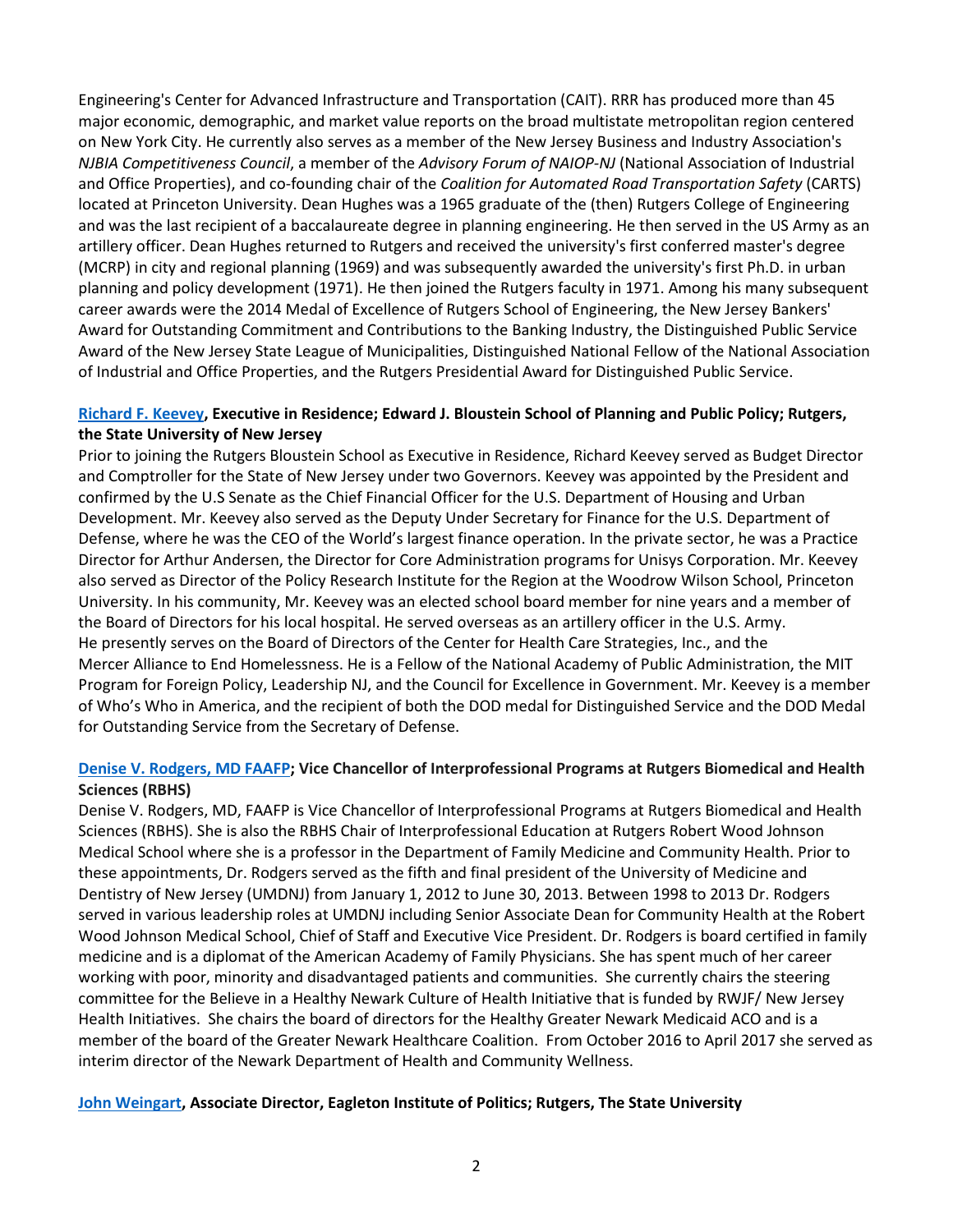Mr. Weingart is Associate Director of The Eagleton Institute of Politics, serving in that role since 2000. He directs the Institute's Center on the American Governor; Education Programs including the Eagleton Fellowship and Undergraduate Associates Programs; and the Arthur J. Holland Ethics in Government Program. Mr. Weingart's interests include the consideration of, and communication about, risk in public policy; narrowing the gaps between science and government; public participation in government; and, more generally, the vitality of the infrastructure of government. Mr. Weingart's prior experience includes work in New Jersey state government during the administrations of two Democratic and two Republican governors. He helped to write and implement New Jersey's Coastal Zone Management Program and Hudson River Walkway Plan, and directed a state commission's public process encouraging municipalities to consider volunteering to host a disposal facility for lowlevel radioactive waste. While at Eagleton, Mr. Weingart has served as the gubernatorially-appointed inaugural chair of the New Jersey Highlands Council, leading the Council through its first 93 meetings to the adoption of a comprehensive regional land use plan covering much of northwestern New Jersey.

## **Panel 2:** *Opportunities to Intersect COVID-19 Rebuilding Efforts with State Climate, Health, Energy, Social and Economic goals*

#### **[Ana Baptista,](https://www.newschool.edu/milano/faculty/ana-baptista/) Ph.D., Assistant Professor of Professional Practice and Chair of Environmental Policy and Sustainability Management Program**

Dr. Baptista is Chair of the [Environmental Policy and Sustainability Management](http://www.newschool.edu/public-engagement/ms-environmental-policy-sustainability-management/) graduate program and an Assistant Professor of Professional Practice at the Milano School of Policy, Management, and Environment at the New School. She also serves as the Interim Director of the [Tishman Environment & Design Center](http://www.newschool.edu/tishman-center/) (TEDC). Dr. Baptista's research and professional practice focuses on environmental and climate justice. She works directly with impacted communities and coalitions to support the advancement of community led, critical and systemic alternatives to achieve environmental justice. Dr. Baptista works on a range of related issues including environmental justice policies, zero waste systems, climate justice and resiliency plans, cumulative impacts tools, and mitigation strategies tied to goods movement. Dr. Baptista's professional practice is based primarily in community engaged scholarship and critical participatory action research. Her doctoral dissertation focused on the [implementation of state-level environmental justice policies](https://rucore.libraries.rutgers.edu/rutgers-lib/24087/PDF/1/play/) across the United States. Her current research focuses on the use of state policies and municipal land use tools to address cumulative environmental impacts in environmental justice communities. She recently released the report, ["Local Policies for Environmental Justice: A](https://tishmancenter.org/local-land-use-policies-for-environmental-justice-in-collaboration-with-nrdc/)  [National Scan" w](https://tishmancenter.org/local-land-use-policies-for-environmental-justice-in-collaboration-with-nrdc/)ith the Natural Resources Defense Council and several environmental justice organizations in Chicago. Dr. Baptista helped to develop and implement a model *Environmental Justice and Cumulative Impacts Ordinance* in Newark, New Jersey. She focuses on issues related to climate justice policies at the national and state level. She is currently leading research at TEDC in collaboration with the Center for Earth, Energy & Democracy and the Urban Environment Institute at Thomas Edison State College focused on the equity implications of state-level climate mitigation policies. This research is an extension of earlier research conducted with these centers focused on the equity implications of the Obama-era Clean Power Plan (CPP) Rule. Her recent [publication examines the environmental justice implications of the promotion of waste incineration](http://blogs.newschool.edu/tedc/files/2016/07/Baptista_Garbage_Power_CPP1.pdf) and other biomass technologies in national climate mitigation strategies. Dr. Baptista's research extends to zero waste, the circular economy and anti- incineration policies. She led research on the incinerator industry, in a paper released by the Tishman Environment and Design Center, called ["U.S. Municipal Solid Waste Incinerators: A Failing](https://tishmancenter.org/wp-content/uploads/2019/05/CR_GaiaReportFinal_05.21.pdf)  [Industry"](https://tishmancenter.org/wp-content/uploads/2019/05/CR_GaiaReportFinal_05.21.pdf) which points to the decline of this environmentally unjust waste industry. The report found that the [majority of US incinerators are located in EJ communities](http://theconversation.com/is-burning-trash-a-good-way-to-handle-it-waste-incineration-in-5-charts-118665) and more than 4 million people are exposed to pollution emanating from these aging facilities. She also published a book chapter on best practices for organics diversion in New York City ["Smarter New York City: How City Agencies Innovate"](https://cup.columbia.edu/book/smarter-new-york-city/9780231183758) and an article related to th[e dangers of co](https://theconversation.com/garbage-in-garbage-out-incinerating-trash-is-not-an-effective-way-to-protect-the-climate-or-reduce-waste-84182)[incineration in municipal zero waste o](https://theconversation.com/garbage-in-garbage-out-incinerating-trash-is-not-an-effective-way-to-protect-the-climate-or-reduce-waste-84182)r renewable energy policies. Dr. Baptista helped organize and host the Conference, [Design, Justice and Zero Waste: Pathways to a Circular Economy](https://tishmancenter.org/design-justice-zero-waste/) with TEDC and the Global Alliance for Incinerator Alternatives (GAIA). Prior to joining The New School, Dr. Baptista was the Director of Environment and Energy programs for the Regional Plan Association. She also previously served as the Environmental Justice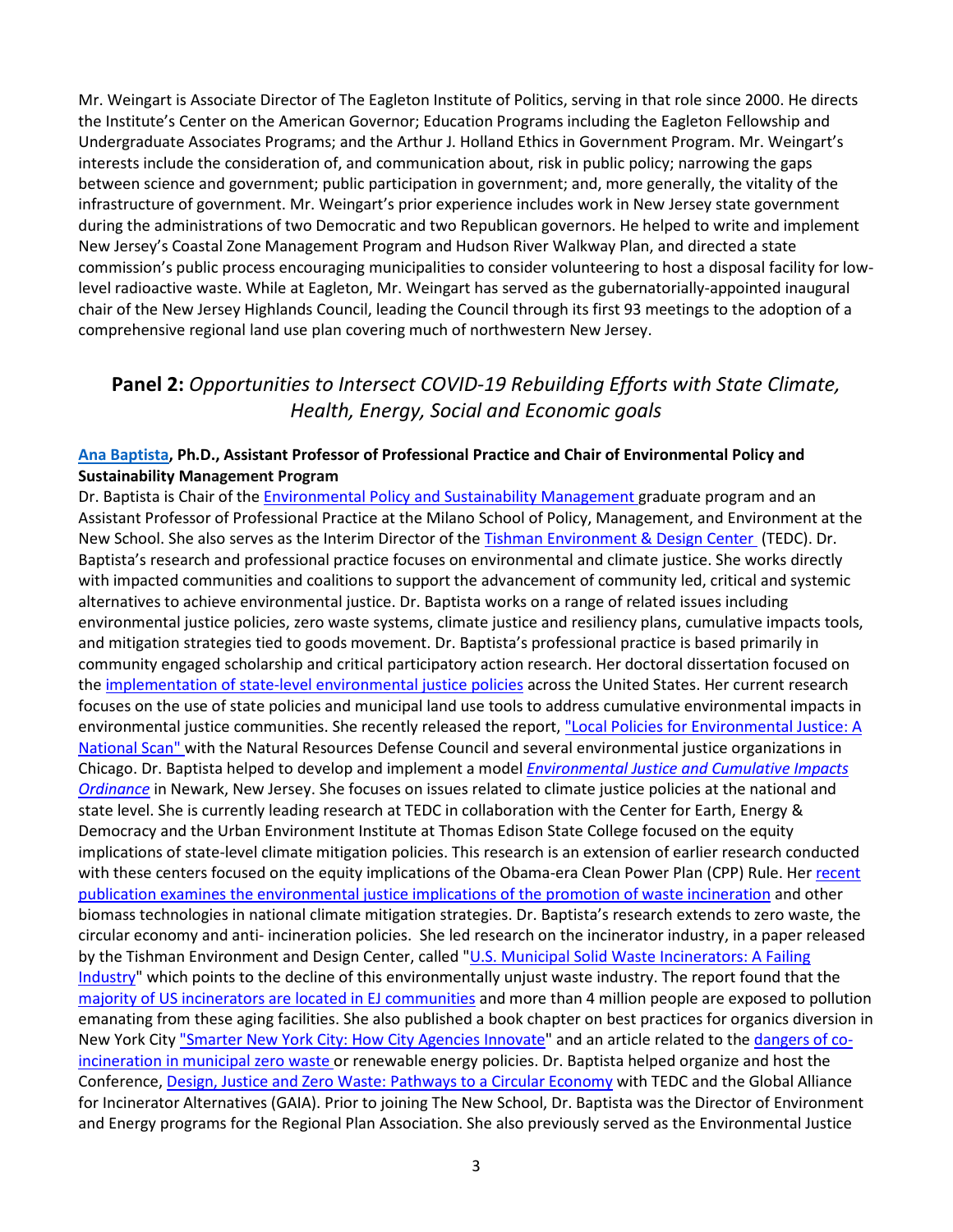and Planning Director for th[e Ironbound Community Corporation](http://www.newschool.edu/public-engagement/ms-environmental-policy-sustainability-management/) (ICC) in her hometown of Newark, New Jersey. At ICC she oversaw a wide range of environmental justice, community development, and planning projects. Dr. Baptista completed her Ph.D. in Urban Planning and Public Policy at Rutgers, the State University of New Jersey and received her Master's degree from Brown University in Environmental Studies and has an undergraduate degree in Environmental & Evolutionary Biology as well as Environmental Studies from Dartmouth College.

#### **[Robert Kopp,](http://www.bobkopp.net/) Ph.D., Professor and Director, Institute of Earth, Ocean & Atmospheric Sciences, Rutgers, The State University of New Jersey**

Dr. Kopp is climate scientist at Rutgers University where he serves as a Director of the [Rutgers Institute of Earth,](http://eoas.rutgers.edu/)  [Ocean & Atmospheric](http://eoas.rutgers.edu/) Sciences and as a Professor in the [Department of Earth & Planetary Sciences.](http://geology.rutgers.edu/) Dr. Kopp also co-direct Rutgers' transdisciplinary [Coastal Climate Risk & Resilience \(C2R2\) initiative,](http://c2r2.rutgers.edu/) a training program which brings graduate students in the natural sciences, social sciences, engineering, and urban planning together with coastal stakeholders to tackle the challenges that climate change poses to the world's coastlines. He co-directs the [Climate Impact Lab,](http://www.impactlab.org/) a collaboration of more than two dozen climate scientists, economists, data scientists and policy scholars, working to bring Big Data approaches to the assessment of the economic risks of climate change. Dr. Kopp's [research](http://www.bobkopp.net/research/) focuses on understanding uncertainty in past and future climate change, with major emphases on sea-level change and on the interactions between physical climate change and the economy. He is am a lead author of the [Intergovernmental Panel on Climate Change's](http://www.ipcc.ch/) forthcoming (2021) Sixth Assessment Report, the U.S. Global Change Research Program's 2017 *[Climate Science Special Report](https://science2017.globalchange.gov/)* and *[Economic Risks of](http://www.climateprospectus.org/)  [Climate Change: An American Prospectus](http://www.climateprospectus.org/)*. Dr. Kopp was a contributing author to the [Intergovernmental Panel on](http://www.ipcc.ch/)  [Climate Change'](http://www.ipcc.ch/)s Fifth Assessment Report, and have served on sea-level rise expert groups for several states and cities. In addition to the Rutger[s Department of Earth & Planetary Sciences](http://geology.rutgers.edu/) and the Rutgers Institute of Earth, [Ocean, and Atmospheric Sciences,](http://eoas.rutgers.edu/) Dr. Kopp is also a member of th[e Rutgers Climate Institute](http://climatechange.rutgers.edu/) and the [Rutgers](http://rei.rutgers.edu/)  [Energy Institute](http://rei.rutgers.edu/) and is affiliated with Rutgers graduate programs i[n Atmospheric Sciences,](http://atmos.rutgers.edu/) [Geological Sciences,](http://eps.rutgers.edu/) [Oceanography,](http://marine.rutgers.edu/) [Statistics,](http://statistics.rutgers.edu/) and [Planning and Public Policy.](http://policy.rutgers.edu/) Prior to joining the Rutgers faculty, Dr. Kopp served as a [AAAS Science & Technology Policy Fellow](http://fellowships.aaas.org/) in th[e U.S.](http://www.energy.gov/) [Department of Energy'](http://www.energy.gov/)s Office of Policy and International Affairs and as a [Science, Technology, and Environmental Policy](http://www.princeton.edu/step/) postdoctoral research fellow at Princeton University. He received my Ph.D. in geobiology from Caltech and his undergraduate degree in geophysical sciences from the University of Chicago.

#### **[Brandon McKoy,](https://www.njpp.org/author/brandon-mckoy) President, New Jersey Policy Perspective**

Brandon McKoy, is President and Chief Executive of New Jersey Policy Perspective where he leads the organization's efforts in shaping policy debates to advance economic justice for the many, not a chosen few. Prior to being named President of NJPP in February 2019, Mr. McKoy served as NJPP's Director of Government and Public Affairs, where he designed and implemented the organization's outreach, advocacy, and government relations activities. He also produces timely, credible and accessible research and analysis on issues including, but not limited to, economic security, the social safety net and economic opportunity. Mr. McKoy's research interests include: state tax policy, the minimum wage, paid sick leave, the earned income tax credit, urban planning and criminal justice. Before joining NJPP in August 2014 as a national fellow under the State Priorities Partnership's and Center on Budget and Policy Priorities' state policy fellowship program, Mr. McKoy worked as a Program Associate at The Fund for New Jersey, where he assisted in grantmaking on public policy issues that particularly affect low-income and minority populations in New Jersey. He also worked as an AmeriCorps VISTA at HANDS, Inc., a community development corporation in New Jersey, where he worked to mitigate the negative impact of foreclosures and increase citizen participation in local decision-making. Mr. McKoy formerly served as the Deputy Chapter Director of New Leaders Council – New Jersey and is an alumnus of the 2013 fellows class. He currently serves on the board of the New Jersey Work Environment Council, Shelterforce and the I Am Trenton Community Foundation. He received a MA in City & Regional Planning and Policy Development from Rutgers University's Edward J. Bloustein School of Planning and Public Policy and holds a BS degree in Social Psychology from The College of New Jersey.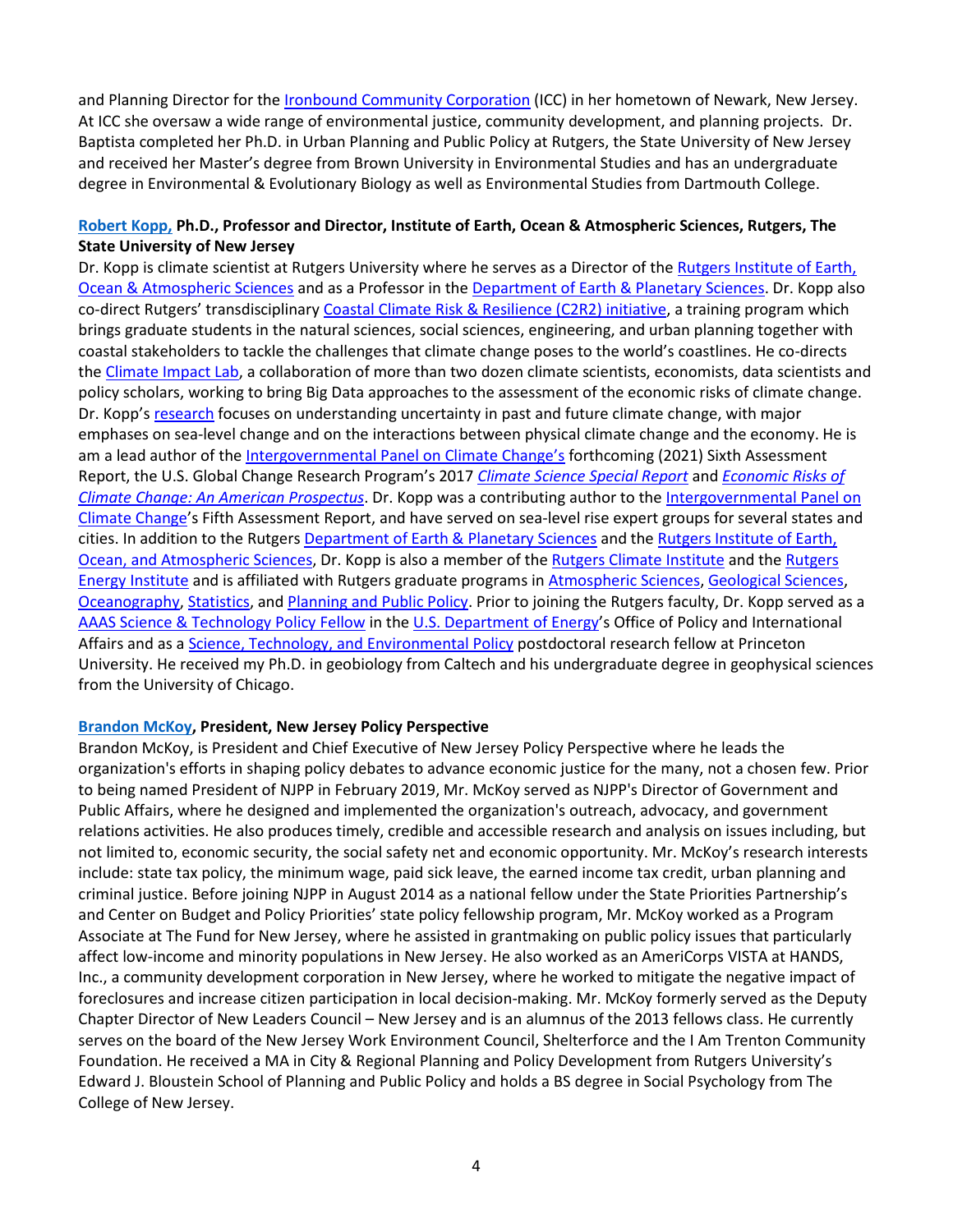#### **[Jorge Santos,](https://www.njeda.com/about/Who-We-Are/board/Executive-Team/Jorge-Santos) Chief of Staff, New Jersey Economic Development Authority**

Mr. Santos joined the New Jersey Economic Development Authority (NJEDA) in December 2019 as Chief-of-Staff where he works closely with NJEDA leadership to drive the Authority's strategic direction and execute priority initiatives. Prior to joining NJEDA, Mr. Santos recently served as Senior Vice President for Economic Development at the Newark Alliance. Previously, he worked as Vice President for Planning and Policy at the Newark Community Economic Development Corporation where he worked on day-to-day economic development issues as well as transformative projects like the Newark Riverfront Park expansion and Amazon HQ2 bid. Prior to his work in economic development, Mr. Santos worked in politics and government in New Jersey. He holds a Bachelor of Arts Degree from Rutgers College, Rutgers University as well as a Master of City & Regional Planning and Master of Public Policy at Rutgers, The Edward J. Bloustein School of Planning and Public Policy. He is also a graduate fellow at the Eagleton Institute of Politics.

#### **[Randall Solomon,](https://www.sustainablejersey.com/about/staff/staff-bios/) Executive Director, Sustainable Jersey and the Sustainability Institute at the College of new Jersey**

Randall Solomon is the Director of The Sustainability Institute at The College of New Jersey and the Executive Director of Sustainable Jersey. He has over 25 years of experience working in government, academia, and the nonprofit sector. Mr. Solomon is one of the principals that founded and directs the Sustainable Jersey Certification program. Prior to his current position he was the founder and Executive Director of the New Jersey Sustainable State Institute at Rutgers where he worked to expand the capacity of public decision making to address sustainability. Mr. Solomon's experience includes positions as a policy advisor on sustainable development for the New Jersey Board of Public Utilities integrating land use and energy policy, director of the States Campaign for the Resource Renewal Institute in San Francisco, and policy director for the non-profit New Jersey Future. Other jobs include a stint as a national Park Ranger and serving in the inaugural class of AmeriCorps volunteers. He has participated on advisory boards for federal and state government, civic organizations, and has advised major corporations. He writes and speaks frequently on sustainable development, energy, land use policy, using indicators in public decision making, and governance issues. Randy holds a B.S. in Biology from Rutgers University and a M.S. in Public Policy from Rutgers University.

## **Panel 3:** *Short and Medium-term Opportunities and Challenges Moving Forward*

### **[Richard Lawton,](http://njsbcouncil.org/employees/richard-lawton/) Executive Director, New Jersey Sustainable Business Council**

Mr. Lawton is Founder of Triple Ethos, LLC, a consultancy that helps organizations integrate sustainability into board governance and strategy within a triple bottom line framework. Prior to starting Triple Ethos, Mr. Lawton earned an M.B.A. in Sustainability from Antioch University New England, and has held executive positions with Time Inc., Barnes & Noble, and Comag Marketing Group. An experienced and successful change leader, Mr. Lawton was recognized by Folio magazine as "being one of the magazine industry's top 40 influencers and innovators" after leading initiatives that resulted in the retail supply chain becoming more efficient and profitable, while reducing its environmental impact. He has served on several non-profit boards, and was a Governance Fellow with the National Association of Corporate Directors.

### **[Barbara George Johnson,](https://www.tesu.edu/watson/institute/executive-director) Executive Director; John S. Watson Institute For Public Policy, Thomas Edison State University**

Ms. George Johnson is Executive Director of the John S. Watson Institute for Public Policy at Thomas Edison State University where she manages the activities of the New Jersey Urban Mayors Association. She also oversees the six policy centers housed at the Center including the Center for Health Policy Development which focuses on a broad range of issues from medical electronic records systems regulations/ intra and interstate implementation, childhood obesity reduction and reduction of health disparities. She has more than 20 years of experience in the health care arena. She earned a Bachelor of Arts in Biology and Technology from Cornell University and an MPH from Columbia University School of Public Health. Ms. George Johnson spent many years working in health care where she concentrated on Maternal and Child Health issues. First, as a Public Health Adviser for the Department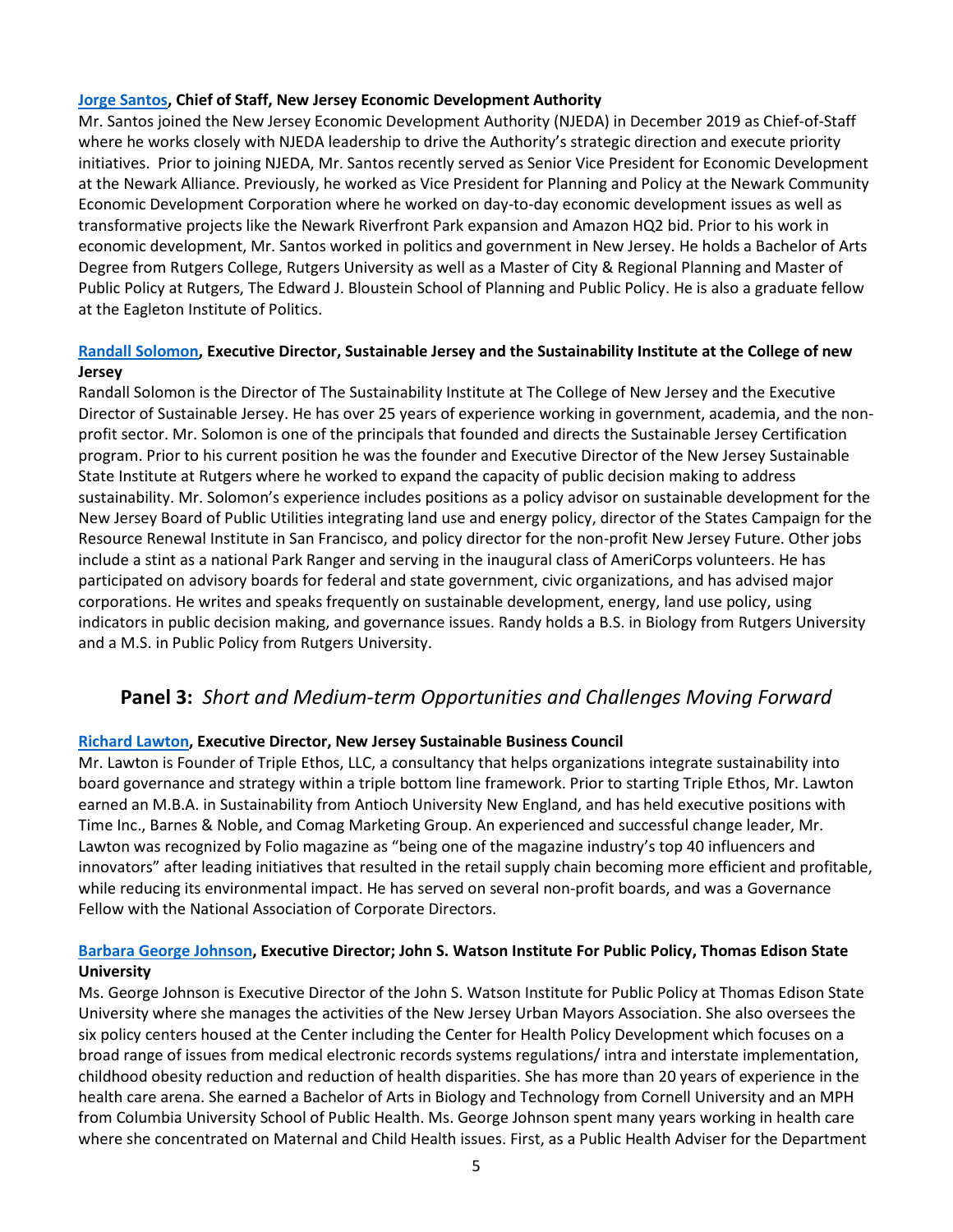of Health in New York City where she worked with infants born at-risk for developmental delays due to exposure to drugs. Later, as the Director for the Family Life Institute of Planned Parenthood of Metropolitan New Jersey where she focused her efforts on teen pregnancy prevention, reproductive freedom, and HIV/AIDS prevention and education. Ms. George Johnson also created the Newark Kids Initiative project for the Newark Health Department, a program that focused on healthcare and social services for children exposed to domestic violence. She has participated in many task forces on HIV/AIDS including the Newark Prevention Marketing Initiative which was a task force created by the Centers for Disease Control to address the increase of HIV/AIDS in Newark. Ms. George Johnson earned a Law degree from Rutgers-Newark Law School and was the first Legislative Director for the American Civil Liberties Union of New Jersey. In this capacity, she made her mark as a grassroots organizer and successfully chaired and led the Family Equality Coalition to its victorious passage of Domestic Partnership legislation. Previously, Ms. George Johnson worked as a senior associate at MBI GluckShaw where she was responsible for several renowned health care clients including the New Jersey Primary Care Association, New Jersey Council of Teaching Hospitals and the Academy of Pediatrics-New Jersey Chapter. She worked on both federal and state legislation and regulations enabling her to develop relationships with both federal and state legislators. Her work at GluckShaw lead to legislative victories including passage of legislation appropriating \$40 million of permanent funding for the state's Federally Qualified Health Centers and working with stake holders to study and encourage legislation such as the Family Care Act which expanded coverage of children eligible for health insurance under the state health plan. Ms. George Johnson also served as principal of GOVCONNECTIONS, LLC a company she created to provide government relations, community relations and health care consulting services to urban communities. Ms. George Jonson has served on the boards of Healthy Mothers/Healthy Babies of Essex; The Black Infant Mortality Reduction Center and My Daughter's Keeper. She is a project specialist for the Women's Policy Institute of the Women's Fund of New Jersey and an Ambassador to the United States Hispanic Advocacy Association. Ms. George Johnson is an active participant of the Public Affairs Committee of the March of Dimes, New Jersey Chapter. She is also member of the Bipartisan Coalition for Women Appointments, Convening Committee. And a member of the Steering Committee for "Run Sister Run" under the Ready to Run Initiative of The Center for American Women and Politics, Eagleton Institute, Rutgers University.

#### **[Kate Slevin,](https://rpa.org/about/staff/kate-slevin) Senior Vice President, Regional Plan Association**

Kate Slevin is Senior Vice President of state programs and advocacy at Regional Plan Association and serves on the organization's leadership team. She oversees RPA's programs in New York, New Jersey and Connecticut and works to implement policies and projects to advance RPA's mission toward improved mobility, equitable economic growth, and environmental resiliency. Kate led RPA's advocacy for New York City's congestion pricing program which was authorized by the New York State Legislature in April 2019. Kate has 20 years of experience in transportation policy and urban planning in the New York City metropolitan area. Before coming to RPA in 2016, she served as assistant commissioner for government and community affairs at the New York City Department of Transportation where she managed the legislative program for former Commissioner Janette Sadik-Khan, including the initial authorization of speed enforcement cameras. Previously, she spent a decade at the Tri-State Transportation Campaign serving as executive director from 2007 – 2012. During her tenure at Tri-State, Kate successfully fought against cuts to public transportation, helped to secure millions of dollars in new funding for cycling, walking, and sustainable development projects, and received the EPA's Environmental Quality Award in 2011. Kate started her career at the New York City Department of Parks and Recreation as an urban park ranger in Brooklyn, and has also worked at the Municipal Art Society and the Brooklyn Botanic Garden. Kate has a master's in urban planning from New York University and a bachelor's in earth and environmental sciences from Wesleyan University and is an alumna of the International Honors Program.

#### **[Kevin Sumner,](https://njaccho.org/about-njaccho/executivecommittee/kevin-g-sumner-mph/) Facilitator, Public Health Associations' Collaborating Effort (PHACE)**

Kevin Sumner facilitates the Public Health Association's Collaborating Effort (PHACE), a forum that convenes six statewide public health organizations in New Jersey. Mr. Sumner is the Health Officer for the Middle-Brook Regional Health Commission, a local health agency providing public health services to five municipalities in Somerset County. He has been with the commission for 26 years. Mr. Sumner is Past-President of the New Jersey